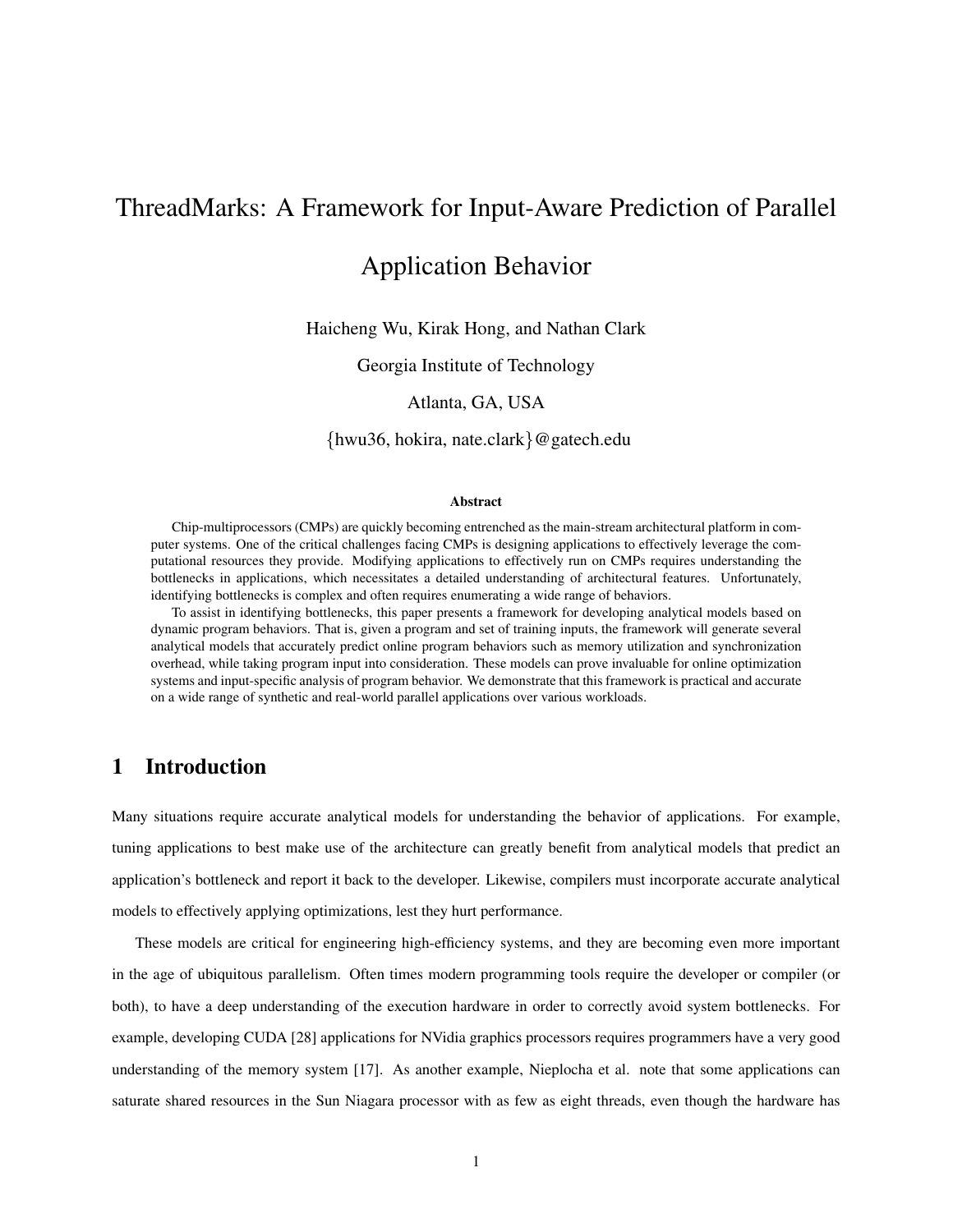support for 32 threads [27]. Without ways to quickly and accurately model when an application fully utilizes these shared resources, developers are unlikely to create effective applications. Good analytical models can quickly identify problematic situations, and assist the programmer, compiler, or runtime in making the right modifications.

Due to their importance, several techniques have been developed to construct accurate analytical models for a given architecture. For example, there has been a significant amount of work on leveraging machine learning to automatically construct analytical models using static program properties such as instruction count and the trip count of loops [8, 11, 20, 32, 33, 34, 35]. These techniques are effective, however, they often ignore inputs and runtime behavior which can be used to make better online estimates. Other work has demonstrated that program inputs can be used to augment static program properties, leading to better overall performance prediction [18], however it has not been shown how to extend these results to other important domains, such as predicting resource contention.

The purpose of this paper is to present such a solution. We demonstrate a repeatable process for constructing analytical models for online prediction of bottlenecks and resource contention in parallel environments. The challenge is, given an application, how to develop a statistically accurate model based on limited training information. To tackle this challenge, the proposed system takes a series of inputs and collects many different data on the program behavior, from the value of each input value, to how many cycles each thread takes, to the values of several hardware performance counters. These data are then used to construct many thousands of statistical models, which are tested to find the most accurate model for the target application. These models can then be used to better optimize the application online, e.g., though better thread scheduling.

This paper demonstrates the efficacy of the proposed system in generating models that accurately predict benchmark behavior across input sets. On average 81% of dynamic behaviors in different benchmark applications are successfully modeled and predicted with geometric mean accuracy of 90.4%.

# 2 Motivation and Design of ThreadMarks

Accurate prediction of program behaviors is the basis of many program optimizations. For example, loop unrolling optimizations need to measure possible parallelism improvements and potential register pressure issues to effectively balance these tradeoffs. Other examples of optimizations that often need behavior predictions include dynamic resource allocation, thread scheduling and partitioning, etc  $[1, 2, 6, 9, 21]$ . These optimizations require accurate behavior predictions, typically based on application profiling.

There are two common ways to collect profile information: online profiling and offline profiling. Online profiling keeps track of the program behavior at runtime [12, 30], e.g., dynamic hot-path detection used in most modern JITs. Most dynamic optimizers exploit online profile information since it provides input-specific program behavior, and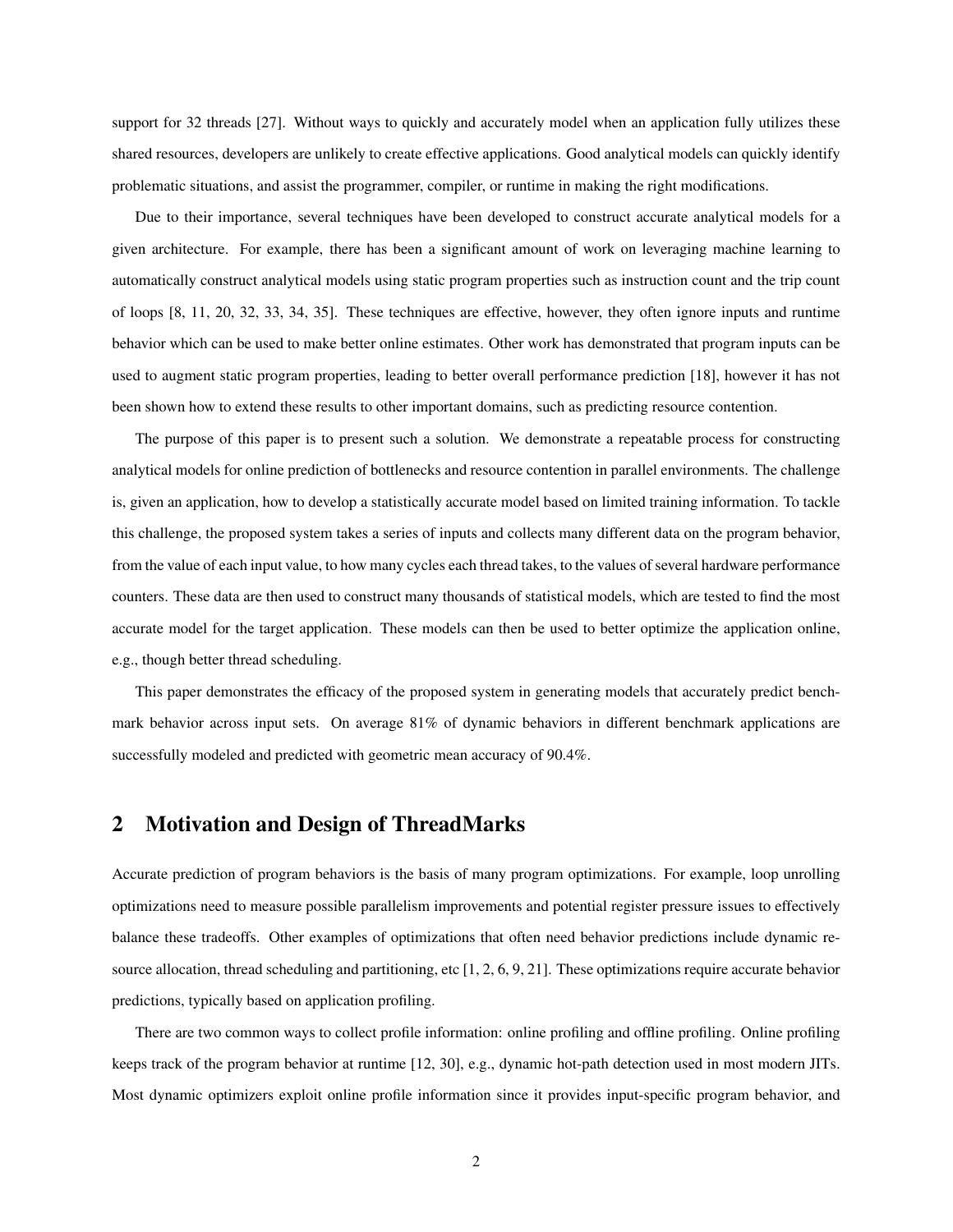does not require any developer intervention for setting up training inputs. The downside is that profiling overhead can be a problem with this approach because the overhead of collecting statistics hurts both program performance and prediction accuracy  $[12]$ <sup>1</sup>.

On the other hand, offline profiling determines static properties of a program using training inputs before runtime execution. This technique has little runtime overhead, but provides only a summary of the static properties of a program. Thus the optimizations cannot be based on input-specific behaviors. This means that optimizations utilizing static predictions, while capable of dynamically adjusting to system and machine state, will still be necessarily less accurate than optimizations using dynamic profiling.

Recently, Jiang et al. proposed a novel approach to utilize offline profiling to construct a model for dynamic behavior prediction with very low overhead [18]. That is, they discovered strong correlations between program inputs and certain dynamic behaviors such as loop trip counts. Leveraging this correlation enables the accurate prediction of input-specific behaviors without the overhead of instrumenting, for example, every basic block or every memory instruction.

The idea of using program specific correlations to model program behaviors may not be limited to the application behaviors presented in Jiang's paper. *The thesis of this work is that it is possible to leverage program variable correlations to detect many other types of application behavior beyond loop trip count.* This paper demonstrates that other program behaviors, such as working set size and the amount of time a thread spends waiting in synchronization code can also be predicted accurately with low overhead. The ThreadMarks framework is a tool for constructing low overhead models to dynamically determine these program properties for use in online optimizations.

Input-aware offline profiling for thread level behavior prediction is advantageous over traditional online and offline approaches in many ways. First it is light-weight approach in terms of profiling and prediction. It has negligible runtime overhead compared to online profiling since predictions are made by simple calculations at runtime. This not only simplifies dynamic optimizations but also preserves the original program execution without profiling overhead. Moreover, it allows a prediction can be made as early as the corresponding model and parameters are available, even before executing a prediction target. Last but most importantly, it provides high predictive power since it exploits program inputs that commonly dictate how program works. Essential set of variables consisting of the program inputs that affect on a specific behavior will provide a noise-free model and therefore highly accurate.

However, there are number of reasons that it is still challenging to exploit program-specific correlations for dynamic thread optimizations. First of all, the behaviors ThreadMarks is trying to predict, such as synchronization time, have much more complicated relations to program inputs than were needed in previous work. For example, cache

<sup>&</sup>lt;sup>1</sup>Online hot-path profiling is usually not a major burden, but profiling other program behaviors, such as working set size, can cause significant overhead.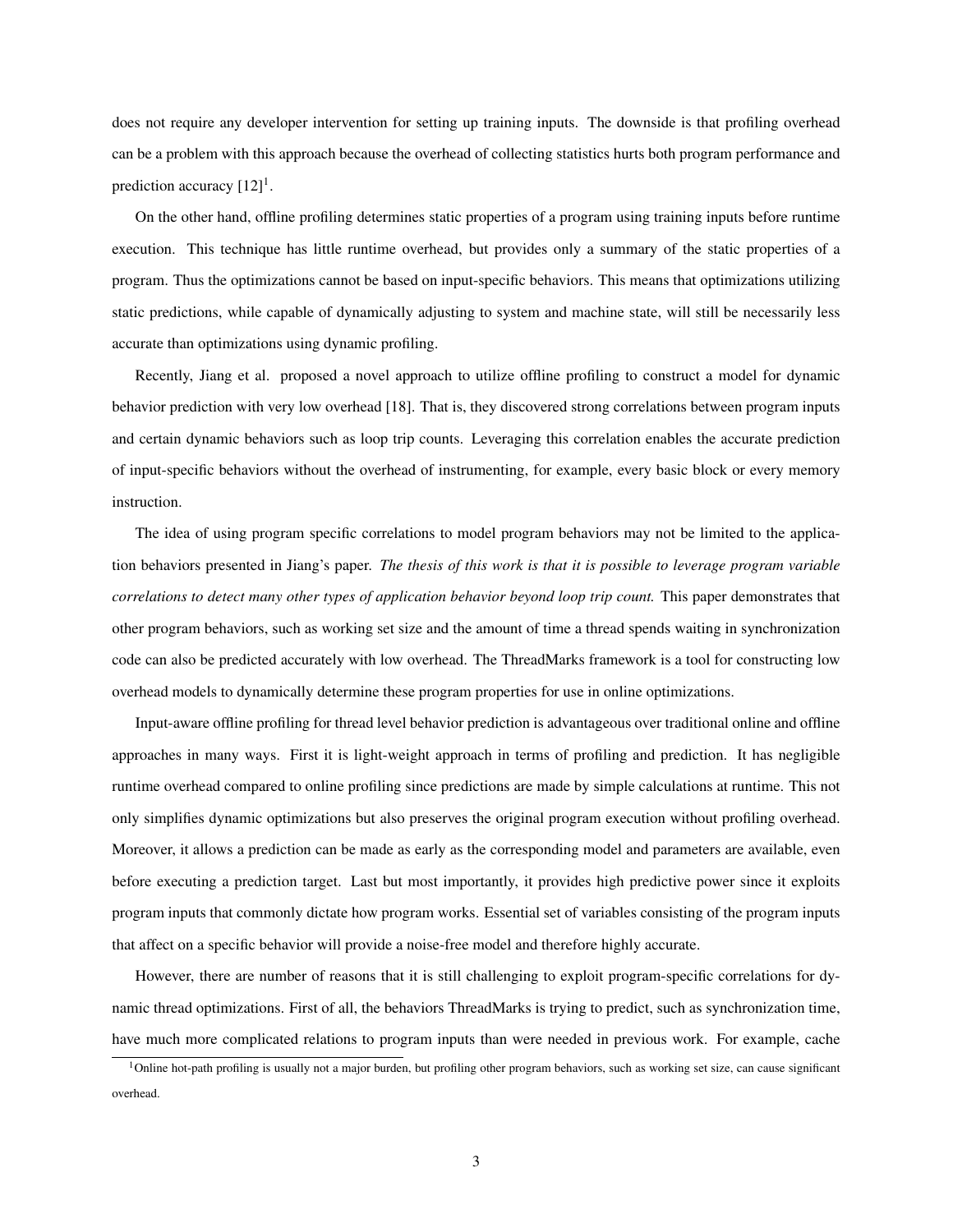misses can have different trends with certain ranges of inputs if the inputs are related thread working set size. If working set size exceeds a capacity of hardware cache, cache miss will rapidly increase. This is not a simple linear relationship that is easy to detect.

Furthermore, threads running concurrently interact with each other, which complicates building a predictive model. For instance, Figure 1 shows the average execution time for worker threads in the Swaption benchmark from PAR-SEC [4] across several different inputs. Each point on the X-axis corresponds to a pair of command line parameters which determine how the work is divided amongst threads: the first variable increases first followed by the second, e.g., [1,1], [2,1], [3,1], [1,2], [2,2], ..., creating a cyclic behavior in the graph. The four different lines in this figure represent a different number of worker threads used. The important point to take from this figure is that there is clearly correlation between thread execution time and these input variables, however the number of threads and their interactions must also be considered in a predictive model.

A last challenge in constructing these models is that dynamic behaviors are hard to predict because they are often combinations of several different behaviors. Figure 2 (A)-(D) shows the instruction count for 4 different phases of a worker thread in Streamcluster when varying the input parameters. Figure 2 (E) shows the trend for entire thread (essentially the summation of  $(A)$  -  $(D)$ ). Since the threads perform very different tasks in each phase, the combination of their trends is complex while the individual trends are fairly simple to predict. In such case, the predictions of individual phases are more accurate than the prediction of entire thread. Note that this can also help isolate noisy trend from others. In the figure, (D) will cause low prediction accuracy but it doesn't affect others if predictions are made for individual phases.

Previous work discovered the strong correlations between program inputs and loop counts [18]. This work extends the previous work by considering different types of behaviors, including hardware and software behaviors in multiphased and multi-threaded programs.

#### 2.1 Design Overview

The discussion in the previous section motivates the design of a framework that automatically builds prediction models based on program-specific correlations between program inputs and runtime behaviors. Figure 3 shows the overview of the proposed ThreadMarks framework design to accomplish this.

Offline, ThreadMarks performs profiling in order to record program inputs and resulting behaviors. First Thread-Marks finds different phases within a program, which serve units of profiling and prediction. The granularity of phases can change if modeling results are not satisfying. Finer-grained phases typically provide more accurate models since coarse-grained phases can consist of multiple trends lumped together. Once the different phases are detected, Thread-Marks profiles the application to record variable values and interesting behaviors to be predicted (e.g., instruction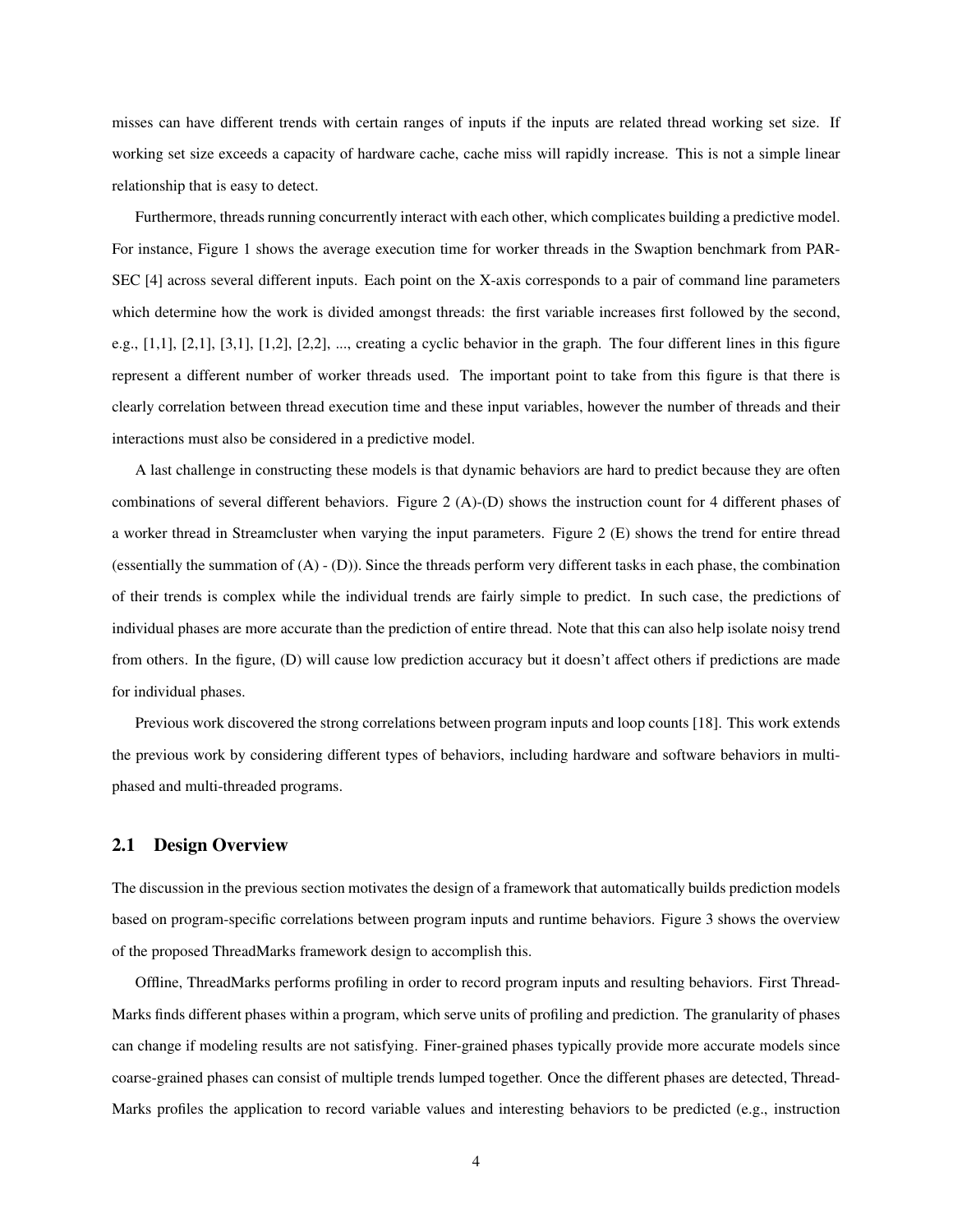

Figure 1: Swaptions execution time with different number of threads and varying input parameters



Figure 2: Instruction counts for different code blocks in Streamcluster

count) within each phase. The model parameters include program inputs directly obtained from files or command line arguments, and derived parameters such as number of threads created and variables that affect program behavior.

After profiling, ThreadMarks builds regression models based on the profiled data. Program inputs and derived variables, such as number of threads created, are used as independent variables while dynamic behaviors are dependent variables in the regression modeling. ThreadMarks uses a *model pool*, which consists of many model prototypes.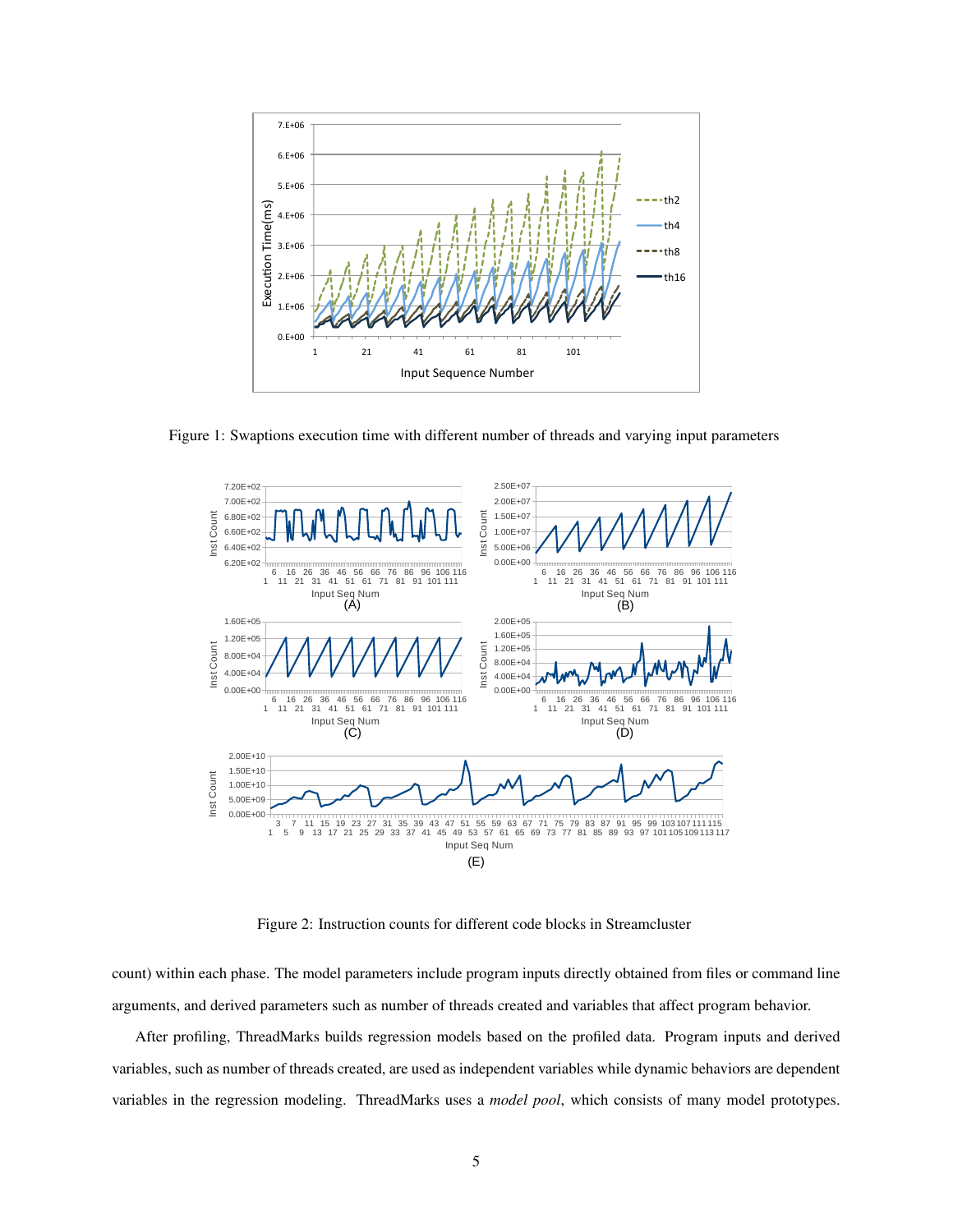

Figure 3: ThreadMarks system overview

ThreadMarks finds the most appropriate model for each behavior by combining each model prototype from the model pool with independent variables to see what the best correlation is for the target application/behavior. The model pool contains many different prototypes including commonly used statistical relations included prior knowledge. For example, one may add  $y = \frac{1}{n}x$  where *n* is the number of thread and *x* is a combination of other input variables, while *y* describes the observed dynamic behavior. This model prototype helps to find best fitting model for dynamic behaviors that are divided by the number of threads, such as instruction counts or working set size in data-parallel applications.

Once the best model is found, ThreadMarks evaluates the model in terms of accuracy. If the accuracy of the model is not satisfying, ThreadMarks would go back to the profile stage using a finer grained phase. If fine-grained phases show simple trends, the accuracy can be improved. If a desired accuracy is met, ThreadMarks injects a prediction code into the beginning of the phase, allowing dynamic behavior prediction at runtime. The prediction code will calculate a prediction of dynamic behaviors using the appropriate program variables, as hard-coded by ThreadMarks.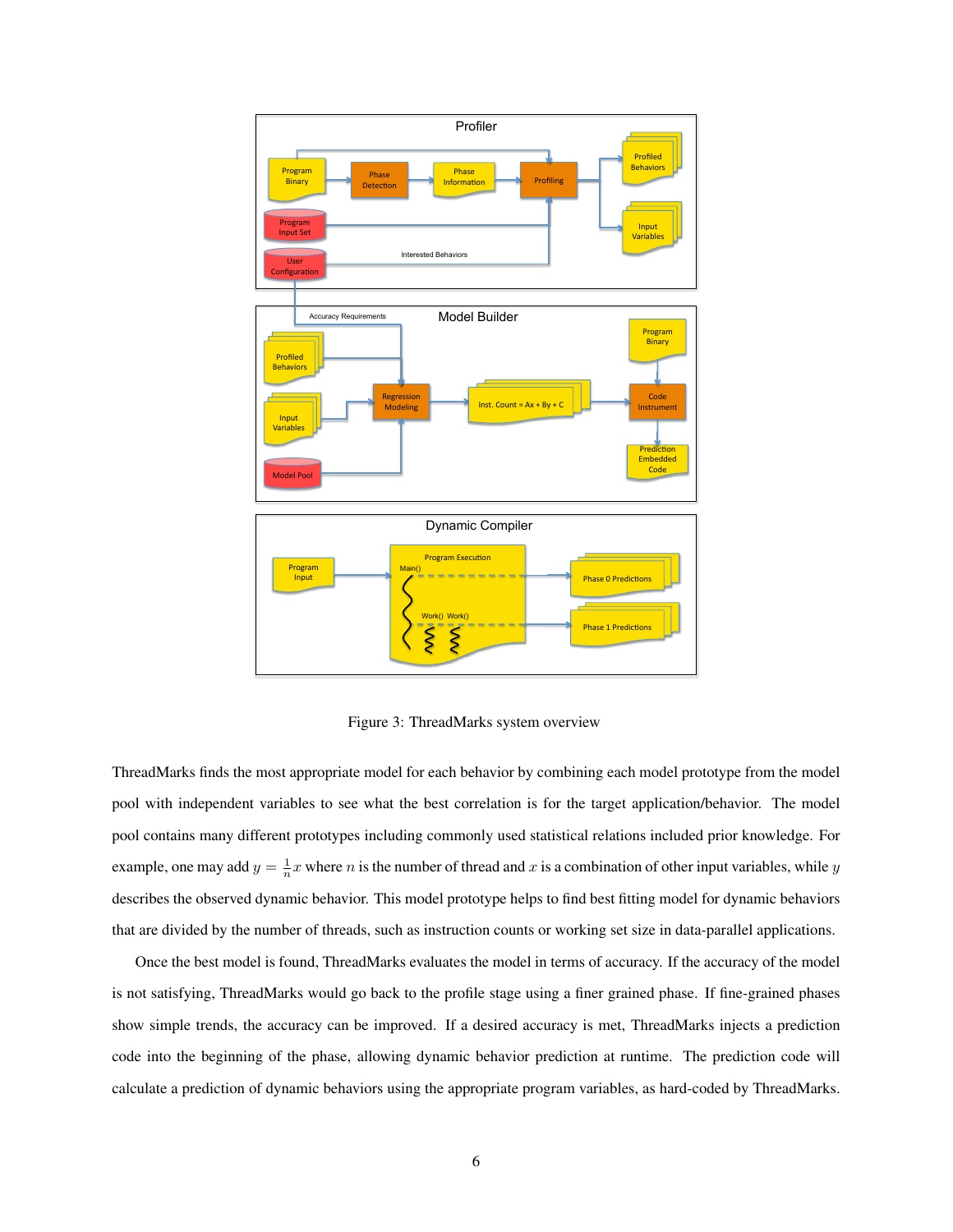At runtime, predictions of dynamic behaviors are provided to a dynamic optimizer. Note that the dynamic optimizer should register its hook-up function into ThreadMarks framework so the function will be called at each prediction time. As a result, the dynamic optimizer will receive predictions of dynamic behaviors of each phase before executing the phase, enabling early optimizing opportunities.

At this end, the design of ThreadMarks provides following advantages over traditional predictions based on online and offline profiling:

- ThreadMarks reaches the benefit of both offline profiling and online profiling. The approach enables fast and accurate cross-input predictions of dynamic behaviors at runtime.
- The process is completely automated. It can find the most appropriate model for different phases and dynamic behaviors without any human intervention.
- ThreadMarks requires no external support and work on legacy applications, provided by is cognizant of the semantics of the threading/synchronization mechanisms (e.g., pthreads or MPI) used in the application.

## 3 Profiling

The goal of ThreadMarks is to leverage program-specific correlations between program inputs and dynamic behaviors in order to construct statistically accurate and fast analytical models. To construct accurate models, it is important to record relevant variables that affect dynamic behaviors for modeling. The first step in ThreadMarks is to profile a program with different inputs. When profiling an application, ThreadMarks records independent variables including program inputs and derived variables such as number of threads created, and dependent variables from dynamic behaviors as set by a user. The dynamic behaviors include hardware behaviors such as instruction counts and cache misses as well as software behaviors such as synchronization overheads. Following subsections will describe how ThreadMarks profiles independent variables and dynamic behaviors to achieve high accuracy in modeling.

### 3.1 Correlative Input Identification

ThreadMarks profiles model parameters in order to use them as independent variables in regression modeling. Since they are used to construct dynamic behavior models, the model variables should be a set of variables that affect dynamic behaviors that are useful to predict. Since program inputs usually have significant impacts on a program's dynamic behaviors at runtime, ThreadMarks considers the inputs as independent variables. However, ThreadMarks profiles program variable values instead of directly recording the command line arguments or external file sizes and contents. This is because program inputs are eventually read into variables at runtime. Moreover, derived model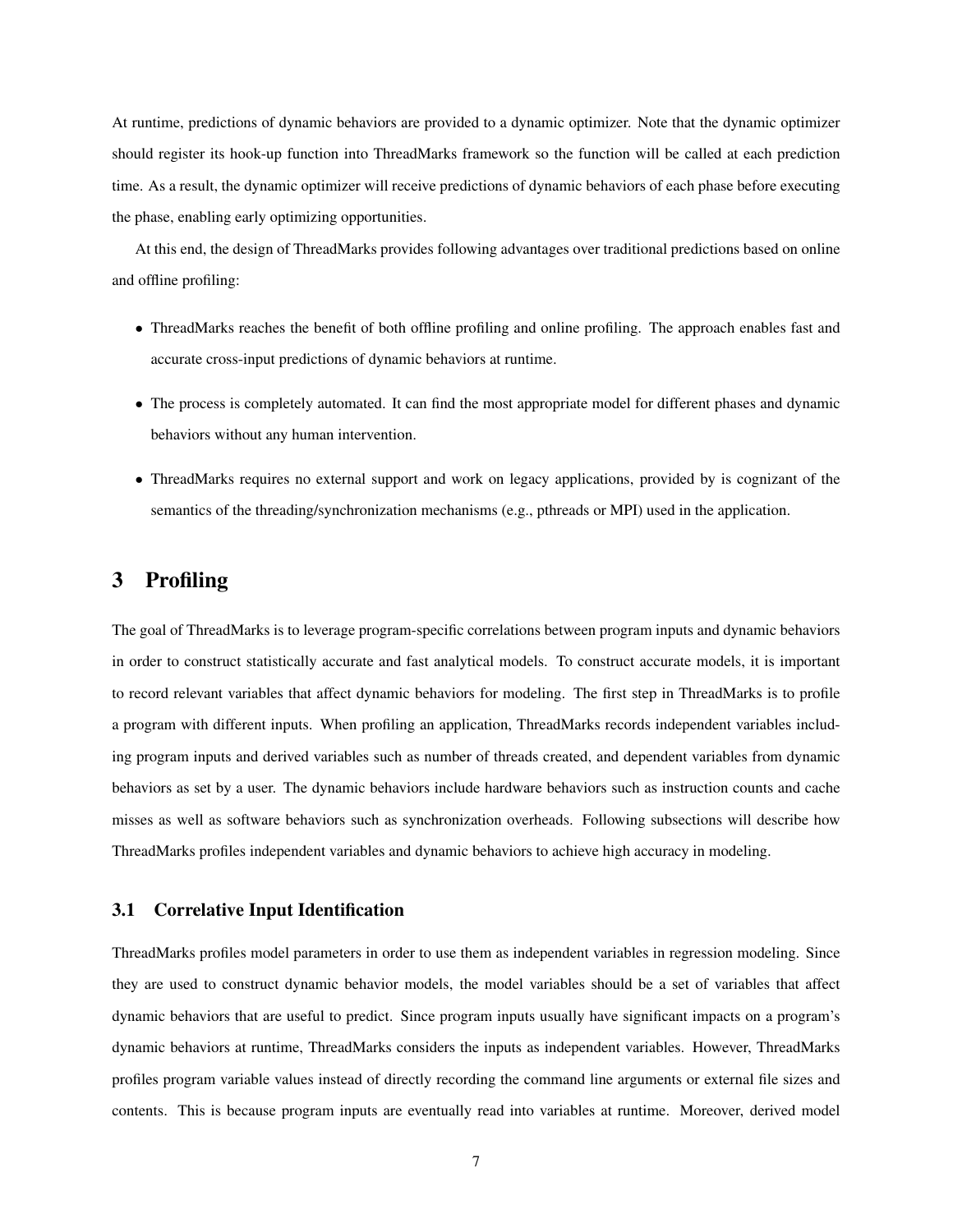variables, such as the result of computation of program inputs, often have more direct impact on a program's dynamic behavior. For example, if the product of two program inputs is the loop counter of a loop dominating program runtime, the product result will be more useful to model the program's behavior than the individual inputs. On the one hand, every variable in a program can be potentially correlated to dynamic behaviors. However, it is too slow to monitor every variable in a program and use them for model construction. More importantly, too many variables introduce an over-fitting problem, i.e., the resulting model has low predictive power because it is geared to cover the training set too much without strong generalization guarantees. On the other hand, all the relevant variables should be captured in order to construct accurate models. In order to allow users to handle this trade-off, ThreadMarks uses several filters to identify the highly correlative program variables out of non-related ones.

As the first filter, only program variables calculated before spawning working threads are considered. The basic assumption of this filter is that important program variables that affect whole program execution often reveal their value before the first working thread is created. For example, the number of work items for each thread is determined before the thread creation in many data-parallelism applications. In this case, the variables inside the threads have only a minor effect compared to those variables before the thread creation and therefore will be less significant in modeling.

As a second filter, variables defined in basic blocks executed more than one percent of the execution time are pruned. The basic intuition of this filter is that some basic blocks are executed within a loop, which means they are performing intensive data processing, rather than computing values that affect dynamic behaviors, such as determining the number of work items. The third filter discards variables having constant values over all executions, as they do not have any predictive power in regression modeling. The fourth filter discards variables used in shared libraries. This is because program-specific correlations are presented within the program code, not in the shared libraries. Even if the result of shared library call will affect a program's dynamic behavior, the result will be assigned to a variable within the program, which will be considered as a potential model variable.

The above filters are supported by the current ThreadMarks implementation used in this work and performed well in this initial study. Empirically, they pruned out large number of irrelevant variables within a program, while preserving a good predictive power. The filters in ThreadMarks can be extended and users can always apply different combinations of filters for different programs. ThreadMarks records the variables detected by applying the filters and uses them for model construction and online prediction.

### 3.2 Dynamic Behavior Profile

ThreadMarks profiles a program many times in order to capture program inputs and different dynamic behaviors. It uses various profiling techniques for different dynamic behaviors depending on where and how they are recorded. For example, synchronization overheads between threads and working set size for each thread are measured by code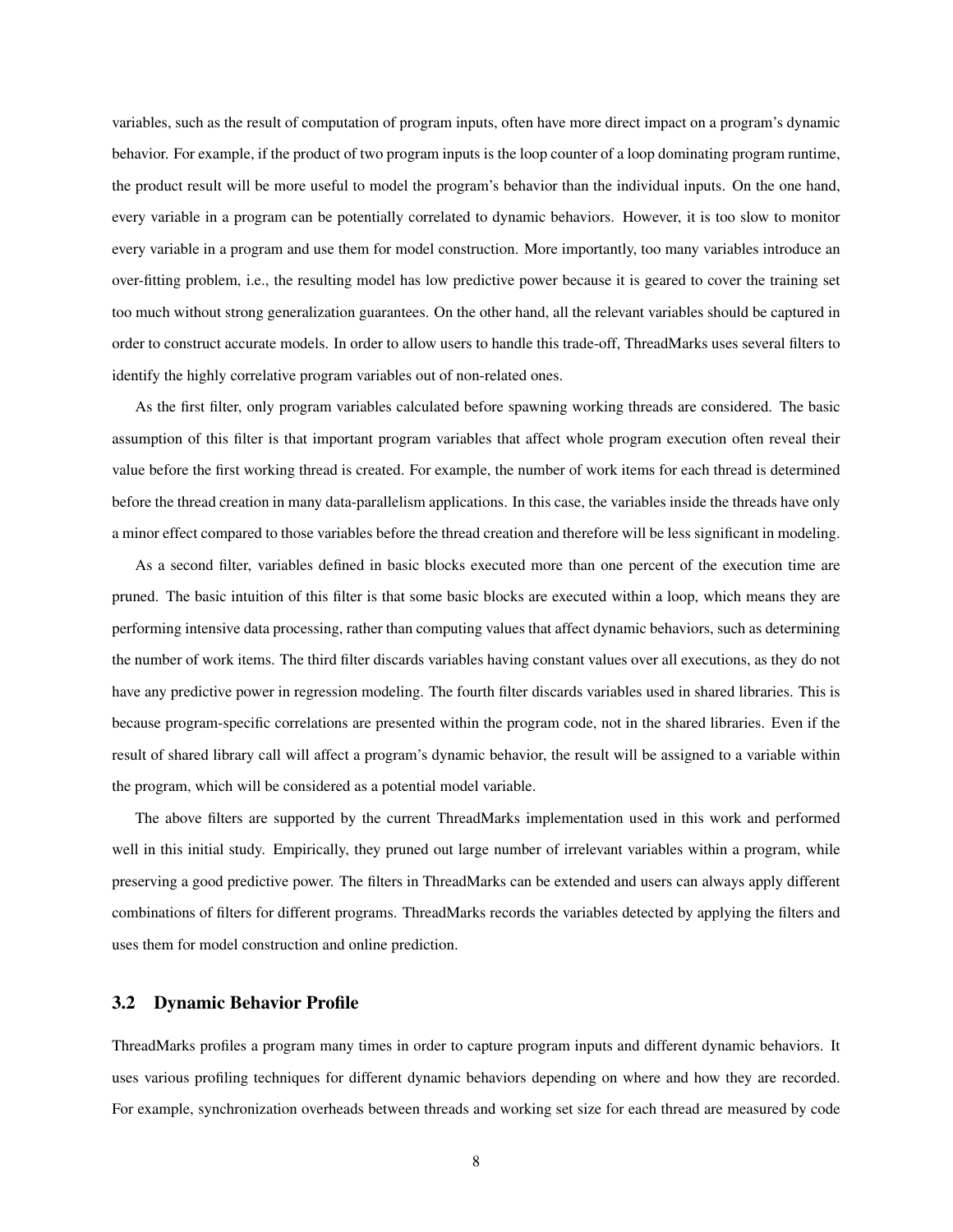instrumentation, while hardware behaviors can be obtained from hardware performance counters. Also, specific locations in an application's binary such as thread creation/joining sites are instrumented by ThreadMarks since they provide important information for modeling. In this work, ThreadMarks profiles following types of information:

- *Thread Creation/Joining Information:* ThreadMarks collects the number of threads created and their work functions as well as thread joining information. Based on the information, ThreadMarks recognizes the types and number of threads running together at each point that ThreadMarks predict dynamic behaviors. Since many dynamic behaviors are related to the the number of same types of threads running concurrently, the information provides an important clue of the dynamic behaviors. ThreadMarks uses symbols in binary image such as pthread create() to acquire such information.
- *Working Set Size:* Since working set size is interesting for many dynamic optimizations, ThreadMarks collect the working set size for each thread in a program. Store and load instructions and their target addresses are instrumented in order to calculate the working set sizes.
- *Thread Synchronization Overhead:* Synchronization overhead is the cycles spend in the synchronization operations such as barriers and locks. ThreadMarks recognizes binary symbols for the different operations and wraps them with cycle measuring code in order to record the overhead for each operation.
- *Hardware Behaviors:* For hardware behaviors, e.g., instruction count and cache misses, ThreadMarks exploits hardware performance counter to collect the profile data. Between two prediction points, a dynamic behavior is simply calculated by subtracting the initial value of the counter from the last value of the counter.

Note that ThreadMarks is not limited to the behaviors mentioned above. For example, various software behaviors such as loop iteration counts or function call frequencies can be also measured by simple software counters and can be modeled using ThreadMarks. However, this paper will mainly investigate thread level behaviors such as synchronization and working set sizes, and hardware behaviors that are highly dynamic, but useful to many dynamic optimizers.

# 4 Model Construction

Now that ThreadMarks has all the data from profiling, it begins to build models describing the relations between dynamic behaviors and correlative program input. A complete model consists of three parts: a dependent variables, independent variables, and a function prototype. The dependent variables are the interested dynamic behaviors, such as instruction counts or cache misses. The independent variables come from the correlative program input. The function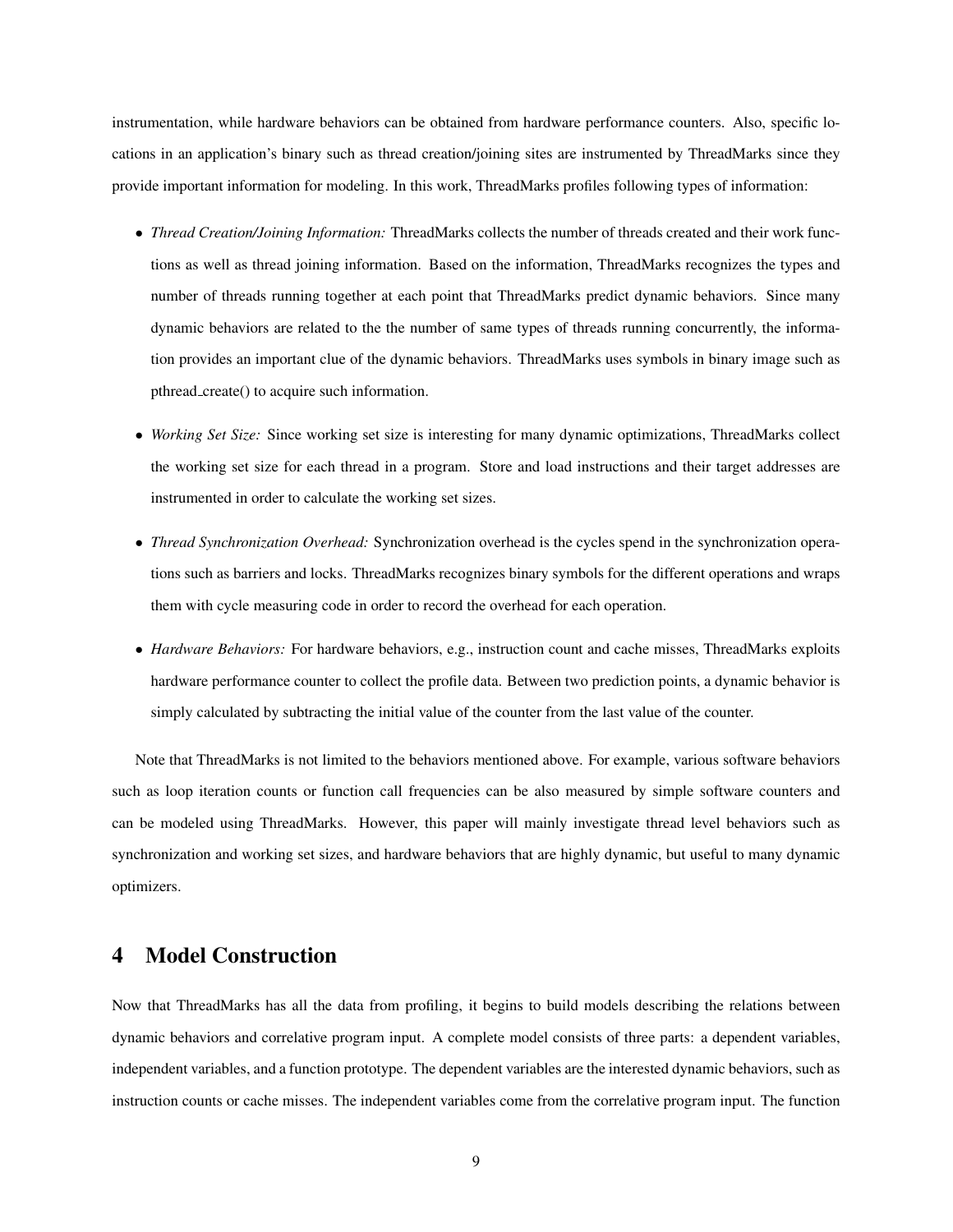prototypes describe the potential relations between these two kinds of variables. The task of model construction is to find an appropriate function prototype and associate independent variables to accurately predict every dependent variable. This process is performed iteratively using increasingly fine-grained phases until model accuracy meets a user-defined minimum.

### 4.1 Model Pool

The main challenge in the ThreadMarks modeling process is how to automatically find the correct model. First, not all the correlative program inputs are related with the specific dynamic behaviors. For example, some program inputs control the instruction counts but have nothing to do with the working set size. Second, the relationships between independent variables and dependent variables are diverse. Some relationships may be linear, but many are not. This is a problem for some prior approaches, as they only detect linear relations. A third challenge is that the independent variables of a function prototype may be the combination of several correlative program inputs. For example, for a four input  $(a, b, c, d)$  linear function, the most accurate model may be  $f = ab + cd$ .

If the modeling process requires human intervention, i.e., a human expert has to observe the profiled behaviors and manually build models, it will be too user-intensive for broad applicability. ThreadMarks automates this process using the concept of a model pool. The model pool provides large number of possible relationships between variables. The model pool can be divided into two parts: an independent variable pool and a function pool.

The first part of the model pool is an independent variable pool. It stores all independent variables that maybe used by the model. These variables include constant terms, linear terms, and cross product terms. Linear terms are the correlative input collected as described in Section 3.1 ( $I = \{i_1, i_2, \ldots i_N\}$ ). Every profiling run will generate one instance of I. ThreadMarks considers cross product term  $(\mathbf{II} = \{i_1^2, i_1 i_2, \dots i_N^2\})$ , as well, because the cross product of two inputs may work together to control the behavior of the program. For example, if two inputs control the trip counters of two nested loops respectively, their product determines the total execution time of these loops. ThreadMarks also uses the vector  $\frac{1}{n}I$  and matrix  $\frac{1}{n}II$ , where *n* is the number of threads sharing the same work functions and running at the same time. The inclusion of  $n$  is because data-parallel applications usually distribute their workload among several threads evenly. It is based on the prior knowledge and helps to build more accurate models. It is easy to expand the independent variable pool to include 3-order cross term at the expense of more processing time and more complicated models. The experiment shows that second-order cross term is enough for the tested benchmarks.

The second part of the model pool is a function pool. Besides the normal linear function (Equation 1), it also has non-linear functions. One non-linear function is a log-log model (Equation 2).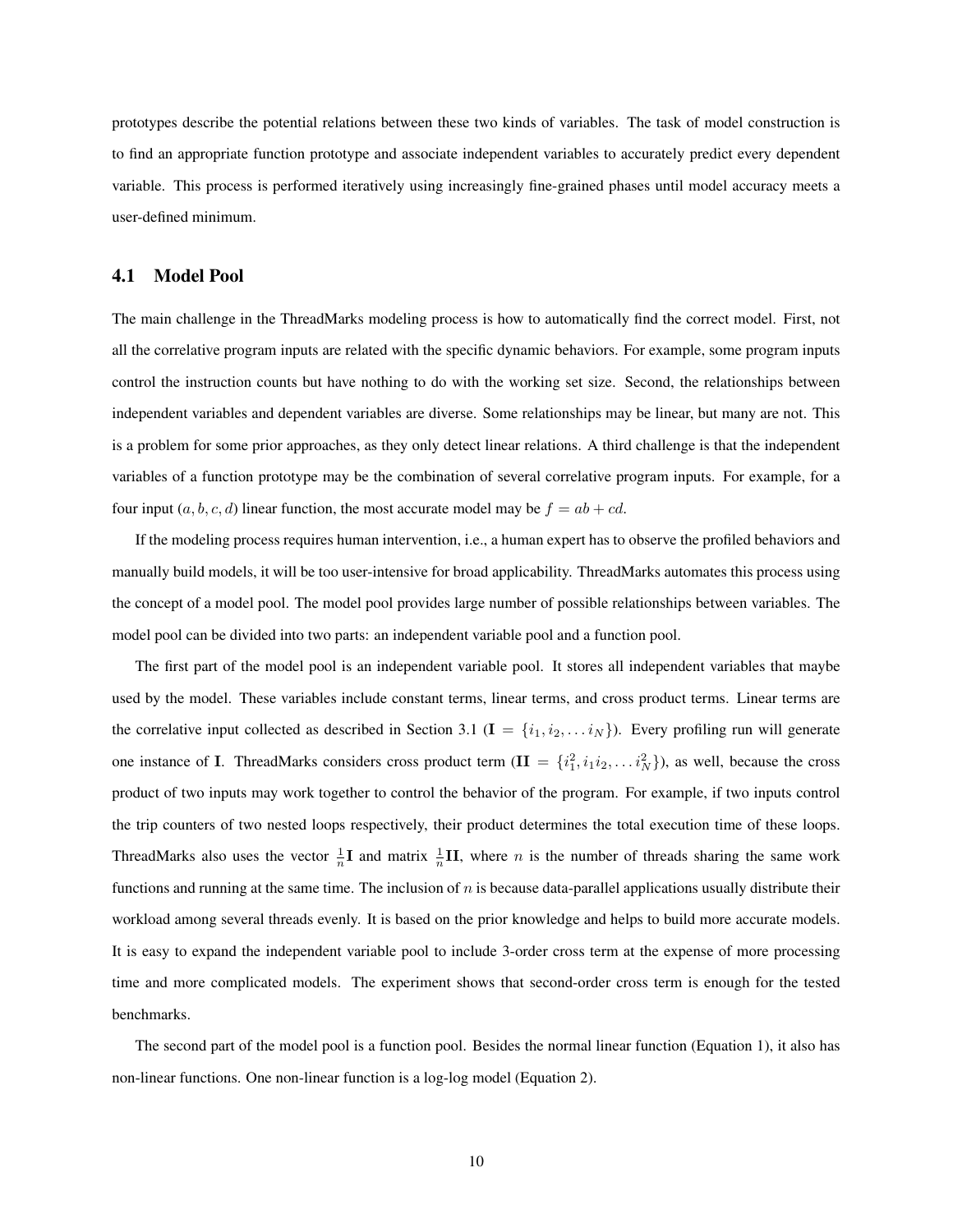$$
\mathbf{Y} = \hat{\beta}\mathbf{X} \tag{1}
$$

$$
\log \mathbf{Y} = \hat{\beta} \log \mathbf{X} \tag{2}
$$

where  $X$  is a vector of independent variables selected from independent variable pool, and  $Y$  is the dependent variable. In addition,  $\hat{\beta}$  is a vector of regression coefficients estimated by least square [19]. There are several other functions considered in the current implementation, but since the independent variable pool considers the factor of cross term, the above two equations cover the majority of application behaviors in the target application set.

One other non-linear model worth mentioning is a regression tree [5], a variant of decision trees. Regression trees can automatically neglect unimportant variables and provide a prediction when it is very difficult to use a single function to describe the trend. The size of the regression tree was limited to ten levels to prevent over-fitting and save computation time. Regression trees were found to be useful for predicting a small number of application behaviors in the target benchmarks. Depending on the characteristics of the application, users may add any other function prototypes into the pool. However, with the help of the independent variable pool, these three functions are enough for the benchmarks used in the experiment part.

For every model, ThreadMarks would first pick one function prototype and then choose independent variables. ThreadMarks would try linear model first and then tries the log-log model. If neither of them works, it would use regression tree last. When selecting independent variables, ThreadMarks adopts the idea of forward stepwise feature selection [13]. Basically, ThreadMarks starts with constant term only, and then adds other independent variables in the order of linear term(I,  $\frac{1}{n}$ I), II and  $\frac{1}{n}$ II. Every time, ThreadMarks add one term into the model and retrain the model. If the resulting accuracy matches the requirement, the model is selected. Otherwise, it adds next term into the model. If all the independent variables are tried, ThreadMarks would use another function prototype. Selecting function prototype and adding independent variables in this order is to make the model as simple as possible. Model pool cannot guarantee to find an accurate model every time. When all function prototype failed, ThreadMarks returns an error to the user.

Figure 4 is a simple example showing how model pool works. Suppose Figure 4 (a) shows 10 data points collected from profiling, X and Y are independent variables, and the required accuracy for predicting Y is 99%. ThreadMarks first uses data X only to find a line  $V \hat{a} l_1 = \hat{\beta}_1 X$  to fit the observed value. The difference between  $Val$  and  $v \hat{a} l$  is 10.5%, which is worse than the requirement. Next, it adds Y into the model and considers  $V \hat{a} l_2 = \hat{\beta}_1 X + \hat{\beta}_2 Y$ . the error of  $V\hat al_2$  is still too large. Then, it includes the cross term XY and builds a model of  $V\hat al_3=\hat\beta_1X+\hat\beta_2Y+\hat\beta_3XY.$ Since the accuracy is larger than 99% this time, ThreadMarks uses this model and would not consider other non-linear function prototypes.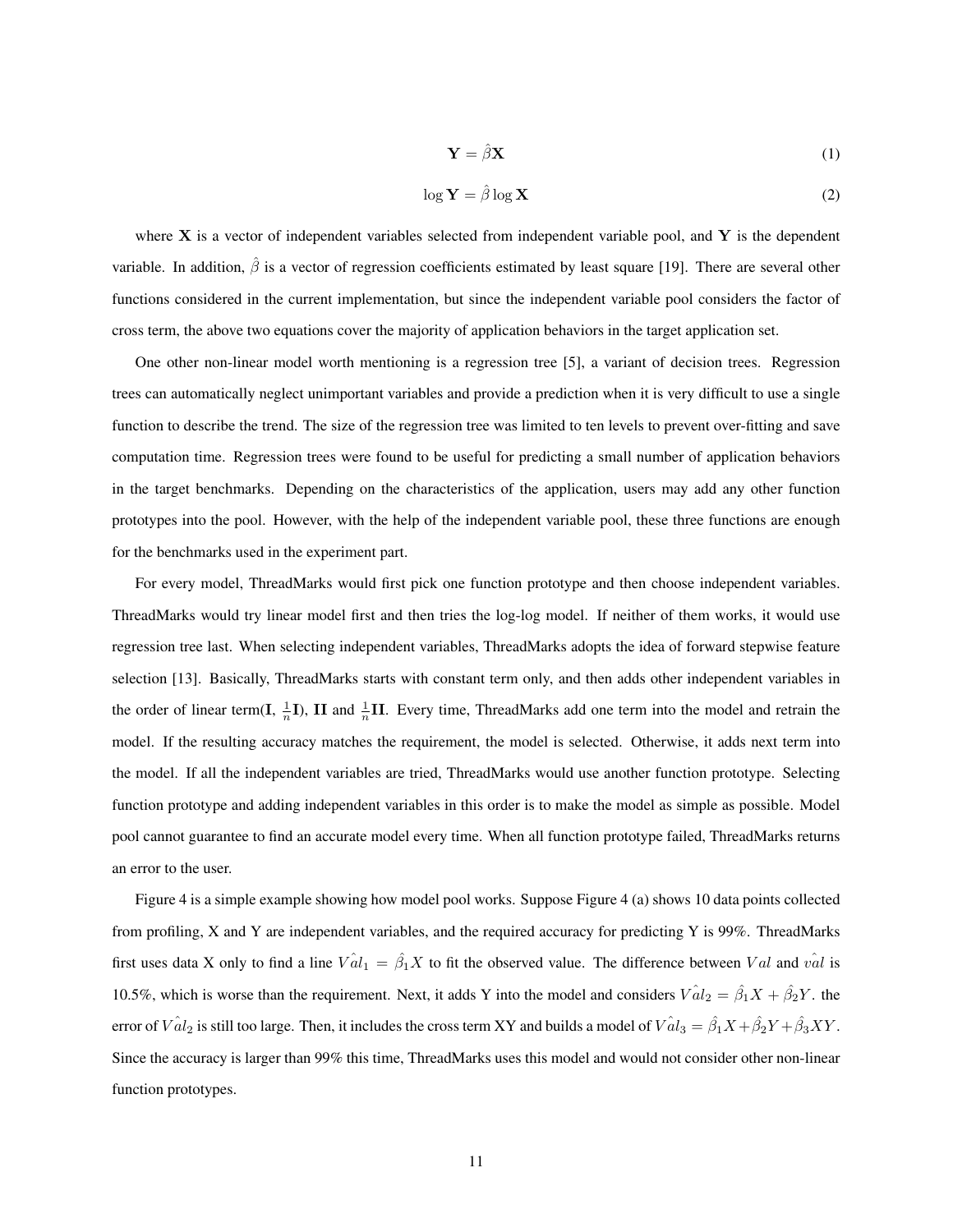

Figure 4: Example of building a predictive model: (a) profile data, and (b) the intermediate result after each step in model construction

ThreadMarks' model pool has three benefits: first it automates the behavior modeling process by giving a finite choice to build the models. Second, the construction of the pool leverages human expertise, which improves the prediction accuracy and the computation time of building models. Third, the model pool is easy to be expanded by inserting either new independent variables (e.g., the 3rd order terms) or new function prototypes.

### 4.2 Phase Detection

The models built by ThreadMarks may not always give desired prediction accuracies at runtime. This can happen when the actual behavior model is noisy, i.e., the dynamic behavior is inherently random, or the model built by ThreadMarks cannot cover the dynamic behavior well. In the latter case, however, it is possible to improve prediction accuracies using phase detection.

Many programs show phased behaviors and the phases are useful for many dynamic optimizers as noted by previous research work [26]. For example, Fluidanimate benchmark consists of many different phases separated by barrier synchronizations. At each phase between the barrier synchronizations, the program performs a specific task. One phase has a hot loop where the loop count is derived by program input, while another has a code sequence that consumes constant CPU time and memory space. In this case, each phase provides simpler and more accurate dynamic behavior models compared to a whole thread. Whole-thread predictions can be made by combining the simple models of phases, providing higher accuracy.

Since the phases are units of predictions in ThreadMarks, phase granularity used in modeling directly affects to the prediction accuracy and efficiency. If the unit is too small, there will be unnecessarily large number of phases and runtime prediction overhead will be increased. More importantly, the predictions are less useful since the predictions are only valid within the short phases. On the other hand, phases that are too large are more likely to demonstrate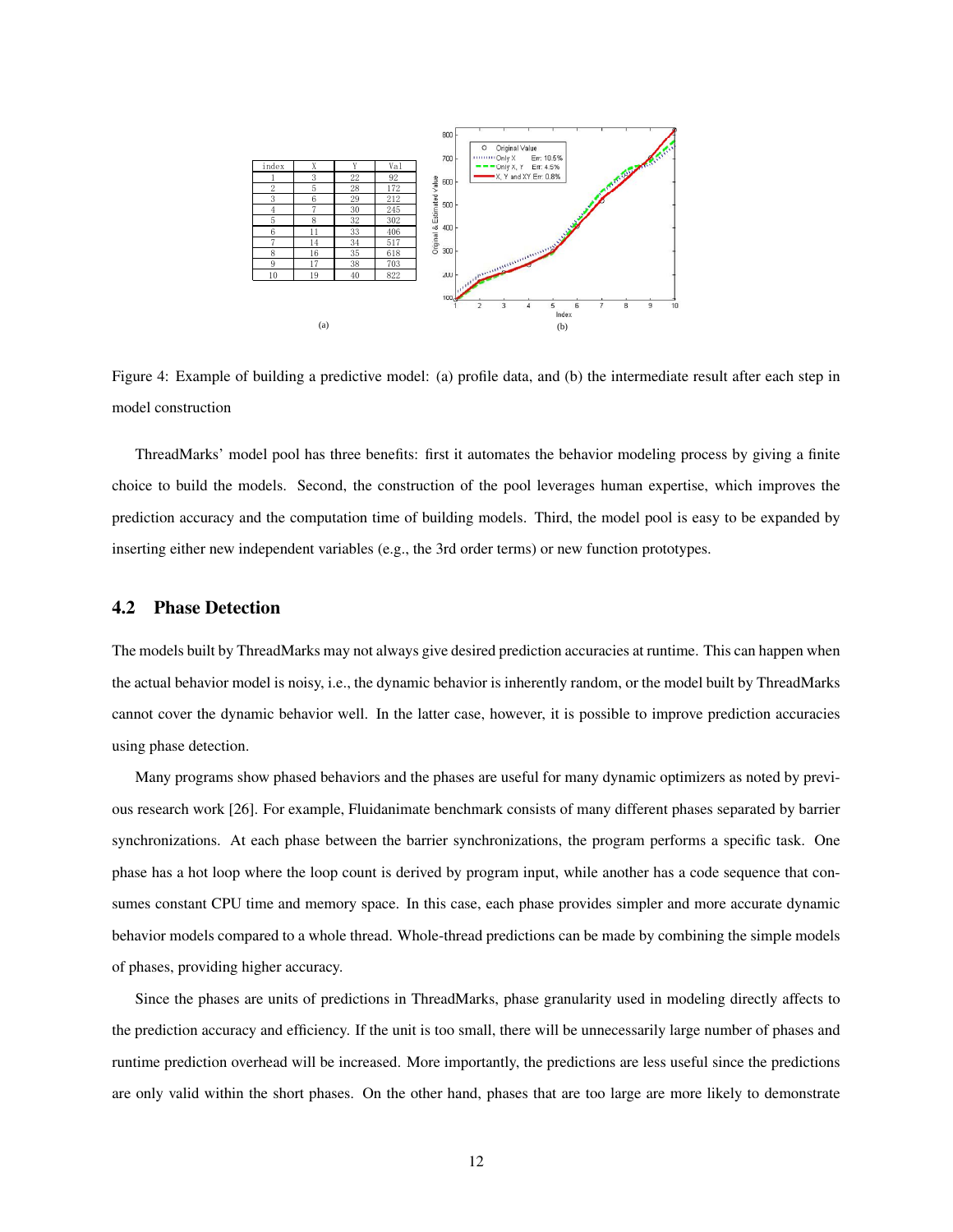

Figure 5: Phase detection using different granularities

difficult to model behavior making the prediction less accurate.

The current implementation of ThreadMarks uses two different granularities for phase detection: a whole thread lifetime and barrier synchronization as shown in Figure 5. The thread lifetime is the coarsest granularity of prediction in the present implementation, since that is the unit of optimization we plan to ultimately target. As opposed to doing full-fledged phase detection, the current implementation simply uses barrier synchronizations to delimit phases as depicted in Figure 5(b). This was effective for the target applications, however, more rigorous phase-detection techniques are easily substituted, and certainly necessary for some applications. Again, ThreadMarks tries to fit a model to the coarsest granularity of phases first, and then iteratively makes them smaller until the user-defined accuracy requirement is met.

Once a model is discovered, ThreadMarks will use the model for prediction by injecting corresponding prediction code into the application's binary. Predictions can be queried from the model as soon as all the correlative independent variables are calculated. In this way, ThreadMarks' prediction adapts to the program inputs to create accurate and low-overhead predictions..

### 5 Experimental Evaluation

ThreadMarks was evaluated by measuring prediction accuracies of different dynamic behaviors in 6 benchmarks from the PARSEC 2.1 benchmark suite [4]. For each benchmark, 20 to 120 program inputs are used for model construction and cross validation, and the ratio of test and training set is 1/4. To reiterate, training inputs were not used to generate results. In order to provide enough independent variables for modeling, program inputs are generated by varying input parameters. For example, Swaptions takes two positive integers and six input sets are given by default. We generated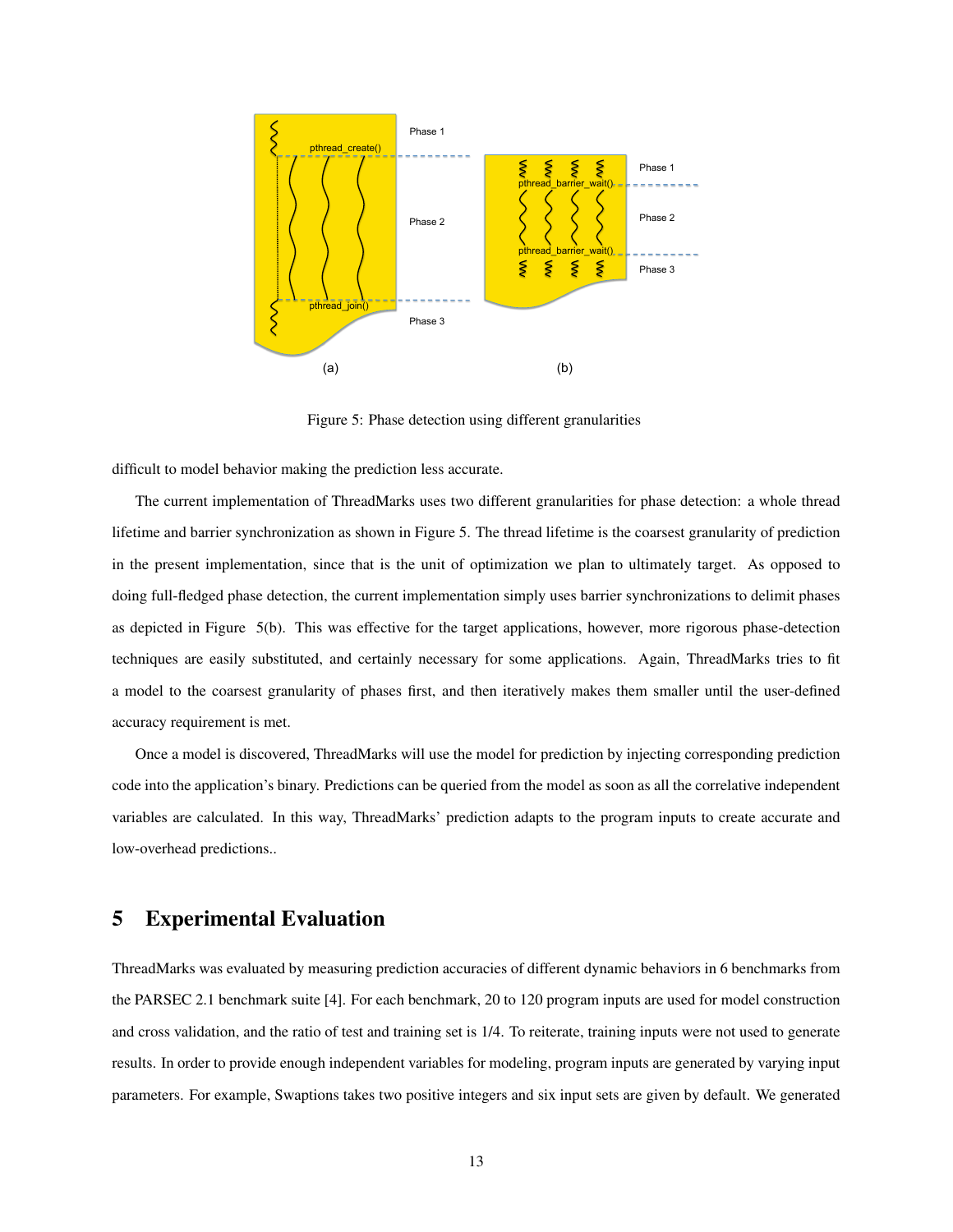

100%# Percentage for number of models Percentage for number of models 90%# 80%# at each accuracy level at each accuracy level 70%# 60%#  $\Box$  < 0.7 50%#  $\Box$ > 0.7 40%#  $\Box$  > 0.8 30%#  $\blacksquare$  > 0.9 20%# 10%# 0%# dedup bs sw x264 fluid stream

Figure 6: Percent of models predicted at a given accuracy level for each dynamic behavior

Figure 7: Percent of models predicted at a given accuracy level for each benchmark program

120 inputs by varying the two variables based on the range of input variables in the default inputs.

The experiments were conducted on a dual quad-core machine (i.e., 8-cores total in 2 packages), 2.26 GHz Intel Xeon E5520 with 8MB L2 and 24 GB of RAM, running Linux 2.6.28. To verify usefulness of ThreadMarks in many dynamic optimization scenarios, we predicted the following behaviors that are useful in many dynamic optimizations:

• *Instruction Count:* We measured instruction count of each thread since it is useful to predict execution time in many cases. In computation-intensive applications, the execution time can be accurately predicted solely based on instruction count. We also measured the number of memory access instructions since the memory access stall time can be the bottleneck of a program. Specifically we measured load and store instruction count since they can describe the memory access behaviors and useful for dynamic optimizations. For example, each pair of memory-intensive thread and a computation-intensive thread can be assigned into the same core in order to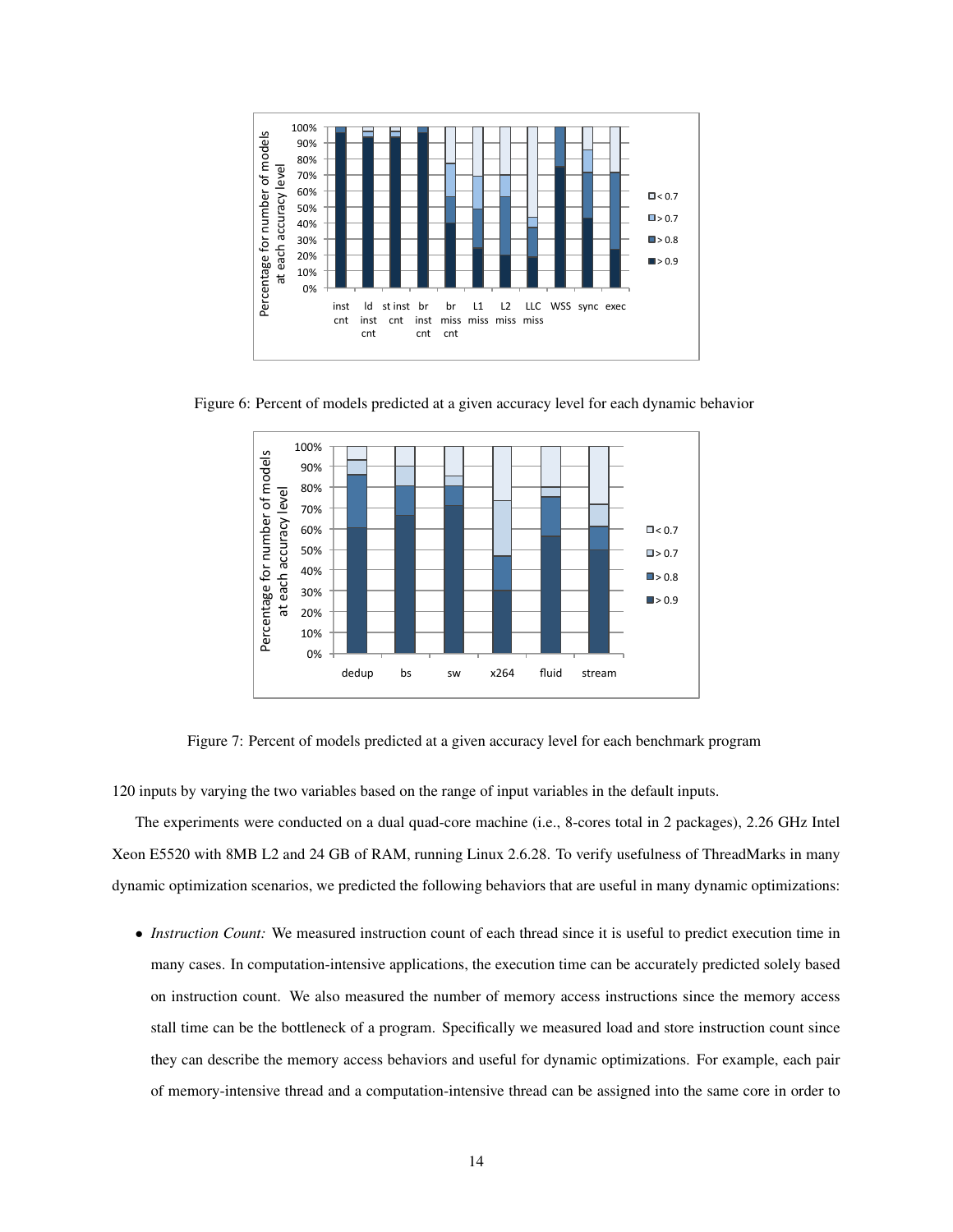balance memory access across different cores. Branch instruction count and miss prediction count are measured in order to provide an insight of the performance bottlenecks. If it is predicted that the branch miss prediction will be large, the dynamic optimizer can optimize the thread to reduce the overhead.

- *Working Set Size:* Working set size of each thread is useful for many dynamic optimizations. For example, a thread with huge working set size may cause serious cache sharing problems and memory contention issues when it shares a core with other threads. In that case, a dynamic optimizer may move the thread to another core where it can take larger cache capacity.
- *Cache Miss:* In this experiment, cache misses of different levels are measured. Since cache misses significantly affect thread performance, it is useful if accurately predicted. For instance, with thread dependency graph it can predict the communication overhead among different threads and those threads with high overhead can be merged or scheduled on the same core.
- *Synchronization:* In a multi-threaded application, thread synchronizations are important factors in terms of overall performance. For example, Fluidanimate and Streamcluster use large number of barriers for each iteration, which introduces significant overhead in program execution. Accurate prediction of synchronization overhead among specific threads allows which thread should be merged into one thread to remove the bottleneck.

Figure 6 and Figure 7 show different fractions of prediction accuracies over different benchmark programs and dynamic behaviors. We counted the number of models whose accuracies are higher than 0.9, 0.8 and 0.7 respectively. Models with accuracies lower than 0.7 are summed up together since they are filtered out as we set the desired accuracy as 0.7. Figure 6 describes that different dynamic behaviors generally have different levels of prediction accuracies. For example, instruction counts and working set sizes are more deterministic and therefore showing higher prediction accuracies compared to thread synchronization, which is highly dynamic and hard to predict. Cache misses are also harder to predict since they are affected by the capacity of each level of cache, as well as cache consistency protocols and data sharing among different cores. We also observed some stepwise trends in cache misses where the number of cache misses are quite constant within a certain range. In this case, ThreadMarks used regression tree model which catches the constant trends within different ranges. Execution times are combinations of the instruction count, cache miss, and thread synchronization, which makes complex trends. However, the prediction accuracy of execution time can be improved by combining the individual prediction models of different behaviors.

The fraction of accuracy levels in Figure 7 tells that different programs have different prediction accuracies for dynamic behaviors. This is because different programs have different program-specific correlations between program inputs and dynamic behaviors, as well as different program structures. For example, Swaptions has much larger fraction of highest accuracy level than X264 since it only takes two input variables which affect most of its dynamic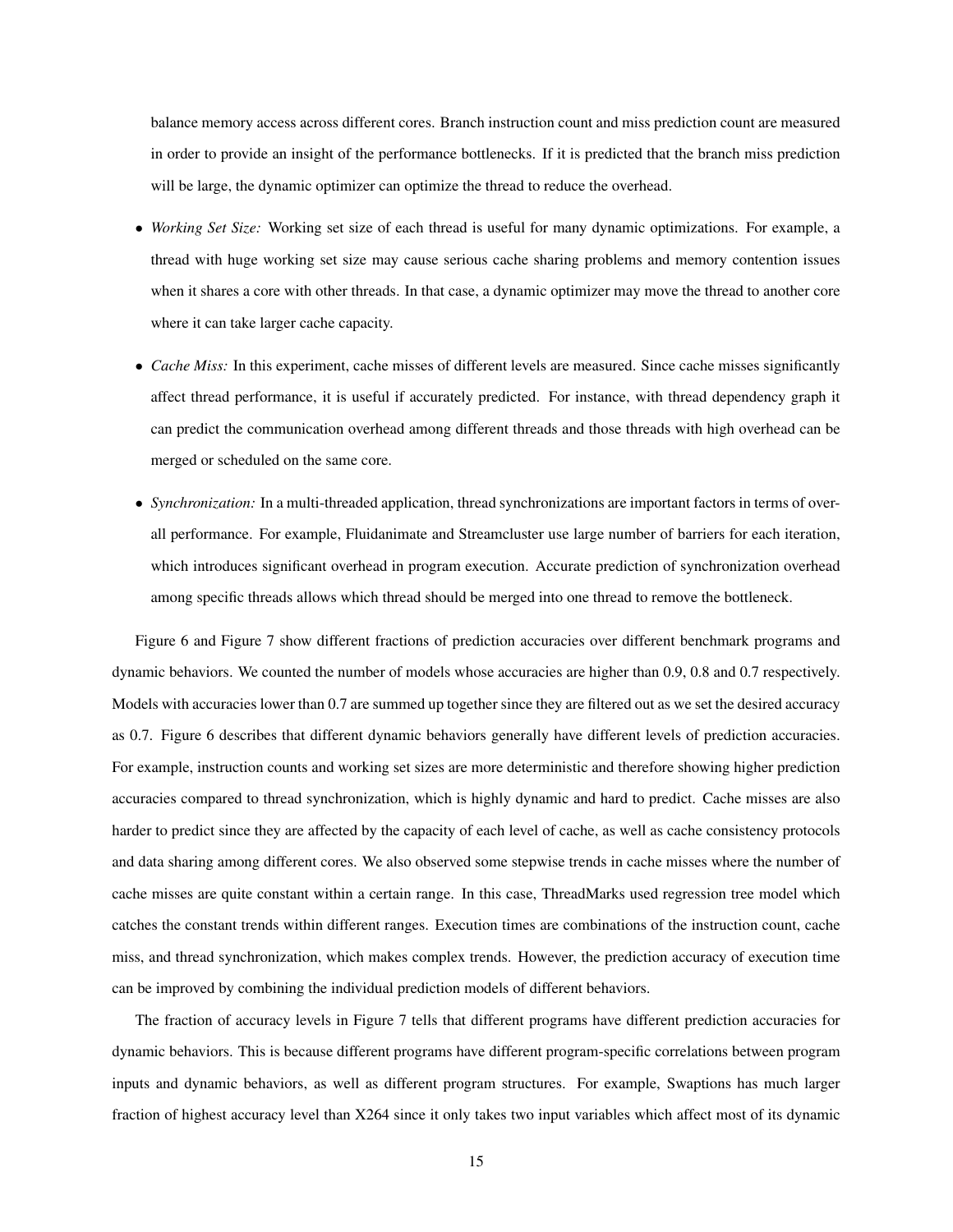behaviors. X264 takes a video file and many parameters, and contents of the video affects to its dynamic behaviors. Swaptions also has very simple data-parallelism structure whereas X264 has more complicated pipeline-parallelism structure. Following subsections will discuss such differences in benchmark programs, which result in different levels of accuracies in dynamic behavior predictions.

### 5.1 Dedup

Dedup uses thread pool design pattern with 3 different types of threads namely Chunk, Anchor, and Compress. In the thread pool design pattern, those threads retrieve their work items from shared queues. For Dedup, prediction accuracies for synchronization overheads are lower than other dynamic behaviors. The reason is that the thread pool model makes the synchronization delay of each thread highly depends on the processing time of a previous thread. The Anchor threads in Dedup have different processing times for different input contents, which makes synchronization delays of other threads unpredictable. However, instruction counts and execution times are highly predictable since the overall computations depend on the input file size with linear trends.

### 5.2 Blackscholes

Blackscholes is a massive data-parallel application that simply distributes its workload over multiple threads. It has a very small working set size, which makes the prediction accuracy of cache misses low even though absolute errors are small. Since the absolute values are very small, the prediction errors for cache misses can be ignored when used in dynamic optimizations. Except the cache misses, most of dynamic behaviors show very clear linear trends and therefore provides high prediction accuracies.

### 5.3 Swaptions

Swaptions is another computation-intensive application but has larger working set size than Blackscholes. In our experiment, most of the dynamic behavior models show high prediction accuracies compared to other applications. Especially the cache misses are highly predictable, since the working set size of each thread is directly determined by program inputs.

### 5.4 X264

X264 is a video coding application, which creates individual threads for different video frames. One of the input variable dictates how the threads are overlapped in their executions. For example, if the program input variable is set to 4, at most 4 threads are running together, which potentially increases the degree of parallelism and program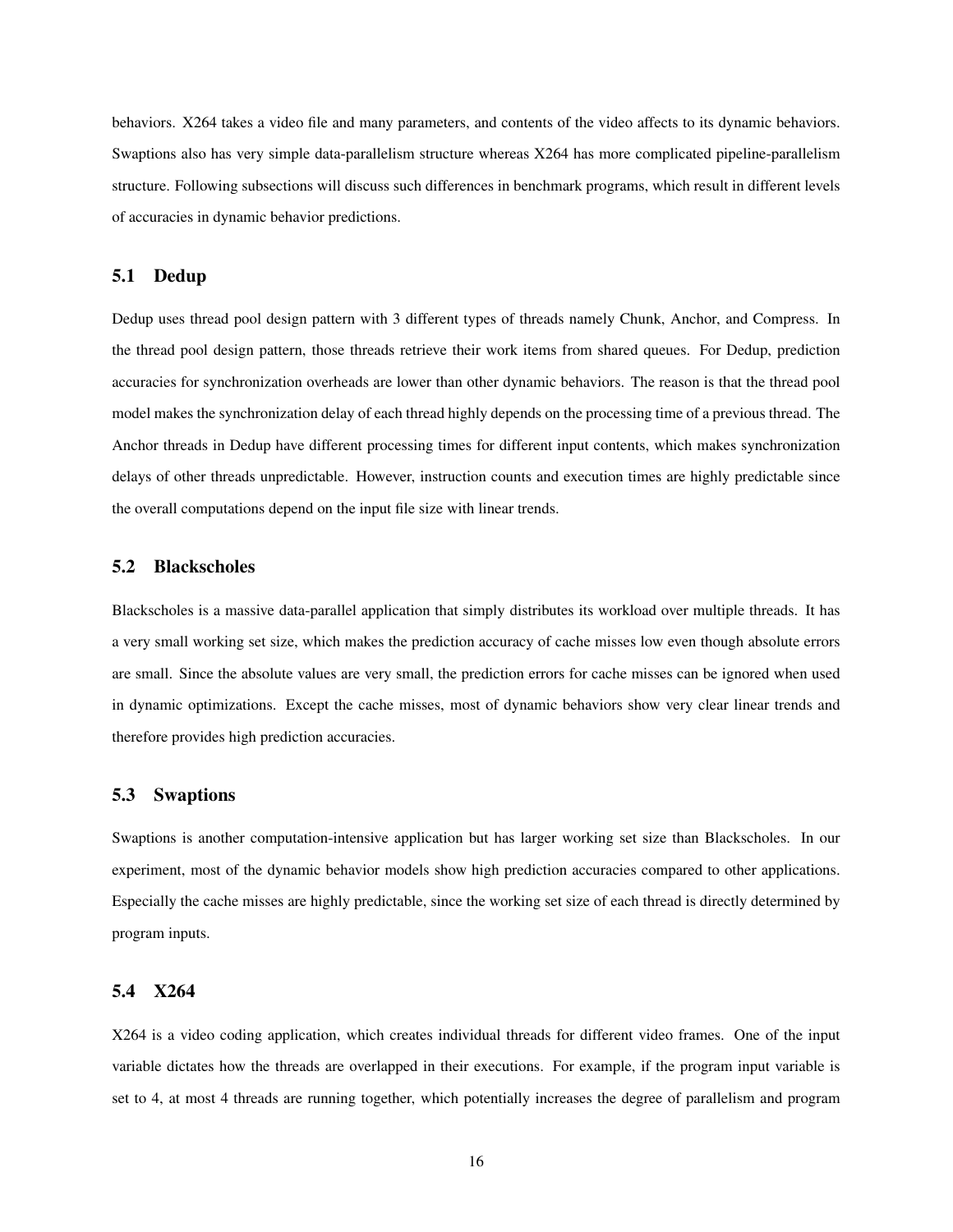performance. X264 generally shows lower prediction accuracies than others since the overlapped execution of threads make noisy trends of dynamic behaviors. Especially cache misses show low accuracies since the overlapped threads have different working set sizes depending on the contents of video frames. However, predictions of synchronization overheads are well captured by log-log model, which provides a high accuracy of the model.

### 5.5 Fluidanimate

Fluidanimate has many different phases, split by barrier operations. Even though it is a data-parallel application, the split phases have different trends in dynamic behaviors and therefore predicting the whole thread is tricky. In our experiment, fine-grained prediction models are selected by ThreadMarks and used for predictions. For comparison, the average accuracy of individual phases are 7% higher than the thread granularity predictions. Note that the difference in average accuracy is small but noisy phases are isolated, which is beneficial for dynamic optimizations. Most dynamic behaviors showed prediction accuracies greater than 0.8, except synchronization overheads. The barriers in Fluidanimate between different phases cause highly dynamic synchronization patterns.

### 5.6 Streamcluster

Streamcluster is another data-parallelism application with static load-balancing of working set size. However, the synchronization pattern is complicated since the critical execution path consists of many barrier synchronizations. This makes phase granularity predictions more preferable, which provided 20% higher accuracy on average than thread granularity predictions. The prediction accuracies for synchronization overhead and execution time are lower than other dynamic behaviors due to the complicated synchronization patterns. Synchronization delays take a large portion of entire program execution time, which makes the execution time hard to predict. However, cache misses show high accuracies since Streamcluster uses static load-balancing of working set size. Instruction counts are also highly accurate since the computations are deterministic with respect to program inputs.

#### 5.7 Summary

In overall, ThreadMarks predicted many different dynamic behaviors in benchmark programs with high accuracies. Experimental results show that the models built by ThreadMarks captures complex dynamic behaviors including cache misses and thread synchronizations well. This is mainly due to the design of ThreadMarks framework, which iteratively constructs accurate models by combining the simple models in model pool to capture such complex behaviors. Through the experiment, predictions are made very quickly and accurately, which opens a new opportunity for many dynamic optimizations.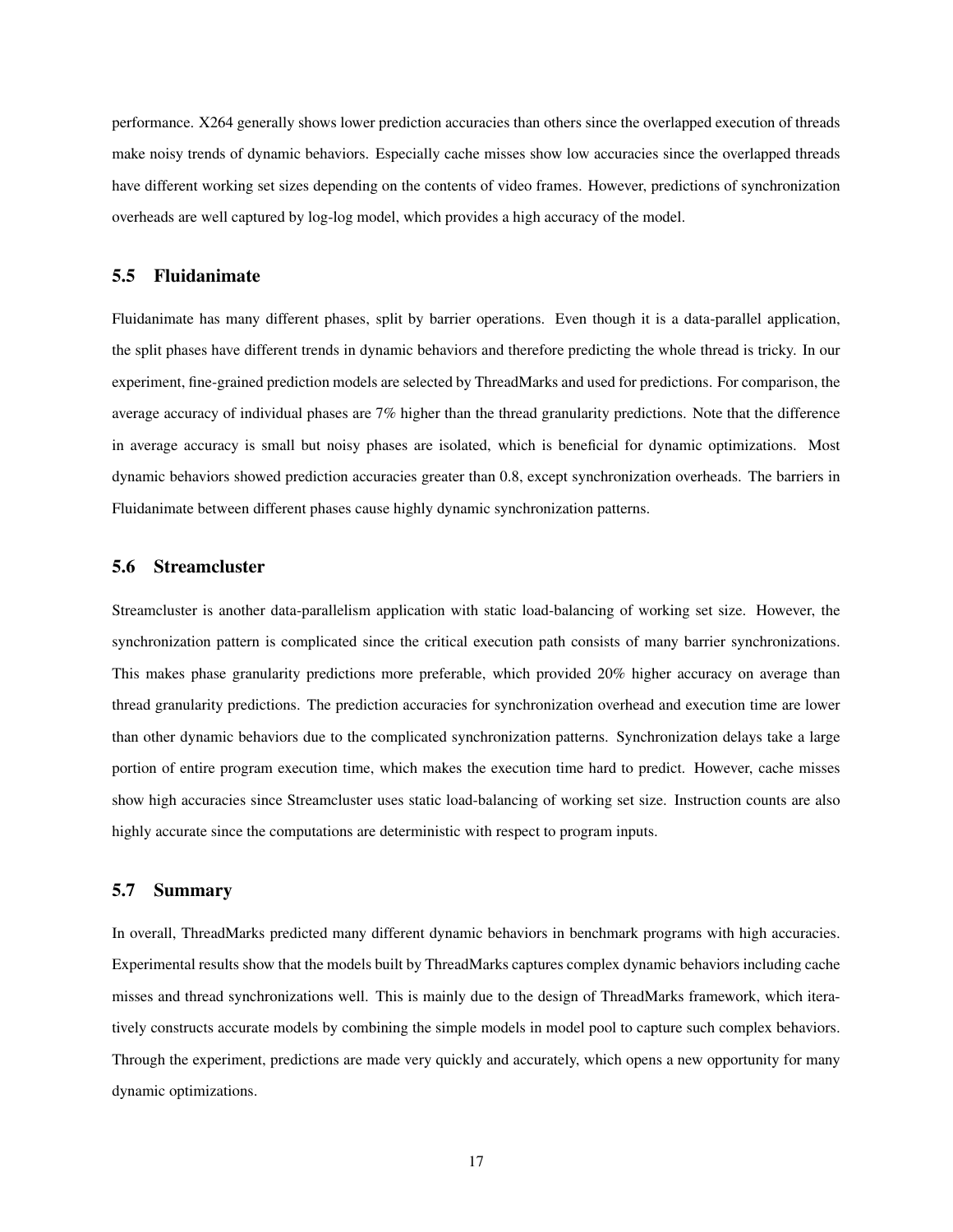### 6 Related Work

The main contribution of this work is twofold: introducing ThreadMarks, a new platform that automatically builds accurate dynamic behavior models by exploiting its model pool, and showing that the simple models can actually predict complex dynamic behaviors through the framework by experimental evaluations. The model pool used in ThreadMarks is easy to be extended , which supports prediction of many different types of dynamic behaviors and programs. The differences between ThreadMarks and previous works will follow.

Several works discuss the relations between inputs and performance. Jiang et al. reveals the strong correlations between program inputs and different program behaviors [18] including loop trip-counts, procedure calling frequencies, basic block execution frequencies, etc. The other two papers use this relations in real applications. Liu et al. predict GPU configurations such as CUDA thread block size and thread block number based on program inputs and receive 1.5–2.8 times of speedup [23]. Mao et al. uses program input to predict java virtue machine optimization option and gain 7-21% speedup [25, 24]. These papers show the potential of predicting based on program inputs. ThreadMarks, however, uses program variables instead of direct program inputs in order to provide better accuracy because the variables have more direct effect on dynamic behaviors. Barnes et al. [3] also use inputs to predict the performance of multi-thread programs, but only consider the execution time of the whole program and based on linear models. Compared to the work, ThreadMarks provides much more flexibility for different types of programs and dynamic behaviors since one can extend ThreaMarks with different profiling granularities and various dynamic behaviors for better accuracy.

There are many papers investigating compiler-time behavior prediction to guide optimizations. Cascaval et al. proposed an analytical model to decompose execution time to CPU time, memory time, I/O time, and communication time [7]. They use approximate equations to predict each part, providing fairly accurate results. Other work utilized micro benchmarks to estimate the performance of target architectures and then count the appearance frequency of these micro benchmarks in programs to predict the performance [14, 15, 16, 29]. Other work focused specifically on predicting cache performance by using static data dependence graph [10, 22, 31]. ThreadMarks framework builds on these previous approaches by constructing models based on their observations but incorporating runtime variable correlations.

Machine learning is another approach for performance prediction [8, 11, 20, 32, 33, 34, 35]. As discussed in 2.1, ThreadMarks is essentially performing machine learning as well, although the current implementation uses simpler models and integrates runtime variable correlations. The advantage of simpler models is reduced training time and ease of interpretation of the results (i.e., an engineer can make sense of a simple model, where a neural network can be much harder to comprehend). The ThreadMarks framework could easily be extended to add these more complex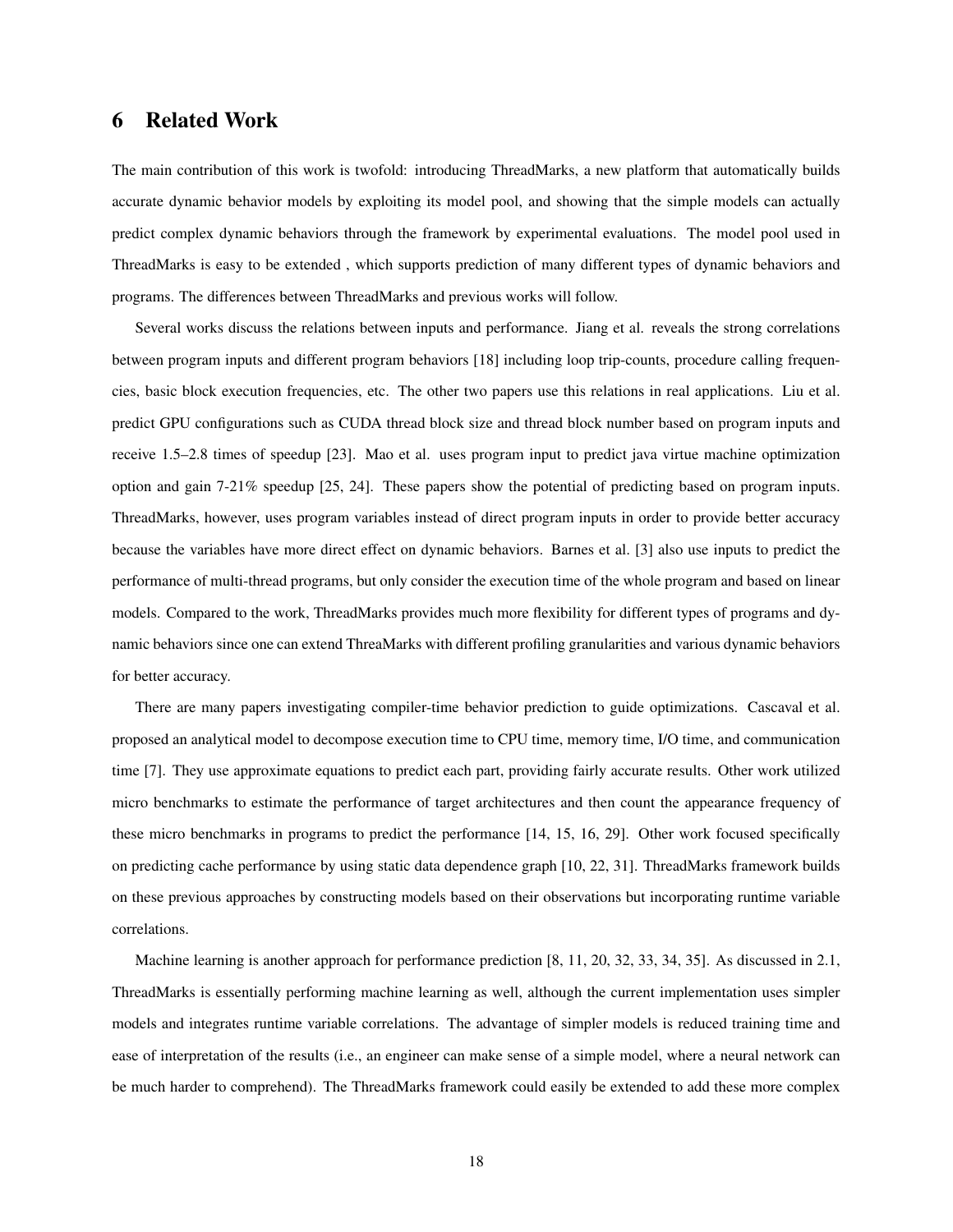models into the model pool. The main contribution beyond these works is demonstrating program variable correlations, determining how prune variables that do not need to be profiled, and performing an iterative phase decomposition to improve the model accuracy.

# 7 Summary

An accurate performance model is vital for many dynamic performance tuning tools. This paper targets the problem of building an accurate performance prediction system. To achieve this, the proposed system, ThreadMarks, exploits the statistical relations between program variables and different performance components as well as the interactions between threads. To improve accuracy, ThreadMarks automatically tries different phase granularity and different model prototypes to reach a suitable solution. This work demonstrates that ThreadMarks can automatically generate accurate models for the behavior of many real-world multithreaded applications.

### References

- [1] M. Arnold, M. Hind, and B. G. Ryder. Online feedback-directed optimization of Java. *ACM SIGPLAN Notices*, 37(11):111, November 2002.
- [2] V. Bala, E. Duesterwald, and S. Banerjia. Dynamo: a transparent dynamic optimization system. *In Programming Language Design and Implementation*, pages:1–12.
- [3] B. Barnes, B. Rountree, D. Lowenthal, J. Reeves, B. de Supinski, and M. Schulz. A regression-based approach to scalability prediction. In *Proc. of the 2008 International Conference on Supercomputing*, pages 368–377, 2008.
- [4] C. Bienia, S. Kumar, J. P. Singh, and K. Li. The PARSEC Benchmark Suite: Characterization and Architectural Implications. In *Proceedings of the 17th International Conference on Parallel Architectures and Compilation Techniques*, Oct. 2008.
- [5] C. Bishop et al. *Pattern recognition and machine learning*. Springer New York:, 2006.
- [6] M. G. Burke, J. Whaley, J.-D. Choi, S. Fink, D. Grove, M. Hind, V. Sarkar, M. J. Serrano, V. C. Sreedhar, and H. Srinivasan. The Jalapeño dynamic optimizing compiler for Java. *Proceedings of the ACM 1999 conference on Java Grande - JAVA '99*, pages 129–141, 1999.
- [7] C. Cascaval, L. DeRose, D. Padua, and D. Reed. Compile-time based performance prediction. *Lecture notes in computer science*, pages 365–379, 2000.
- [8] J. Cavazos, C. Dubach, F. Agakov, E. Bonilla, M. F. P. O'Boyle, G. Fursin, and O. Temam. Automatic performance model construction for the fast software exploration of new hardware designs. In *CASES '06: Proceedings of the 2006 international conference on Compilers, architecture and synthesis for embedded systems*, pages 24–34, 2006.
- [9] A. Chandra, W. Gong, and P. Shenoy. Dynamic resource allocation for shared data centers using online measurements. *ACM SIGMETRICS Performance Evaluation Review*, 31(1):300, June 2003.
- [10] D. Chandra, F. Guo, S. Kim, and Y. Solihin. Predicting inter-thread cache contention on a chip multi-processor architecture. In *Proc. of the 11th International Symposium on High-Performance Computer Architecture*, pages 340–351, 2005.
- [11] C. Dubach, J. Cavazos, B. Franke, G. Fursin, M. F. P. O'Boyle, and O. Temam. Fast compiler optimisation evaluation using code-feature based performance prediction. In *ACM International Conference on Computing Frontiers*, 2007.
- [12] E. Duesterwald and M. Street. Software Profiling for Hot Path Prediction : Less is More. *Larus*, 1(212):202–211, 2000.
- [13] M. Efroymson. Multiple regression analysis. *Mathematical methods for digital computers*, 1:191–203, 1960.
- [14] T. Fahringer. Evaluation of benchmark performance estimation for parallel Fortran programs on massively parallel SIMD and MIMD computers. In *IEEE Proceedings of the 2nd Euromicro Workshop on Parallel and Distributed Processing, Malaga/Spain*, 1994.
- [15] T. Fahringer. *Automatic performance prediction of parallel programs*. Kluwer Academic Publishers Norwell, MA, USA, 1996.
- [16] T. Fahringer. Estimating cache performance for sequential and data parallel programs. *Lecture Notes in Computer Science*, pages 840–849, 1997.
- [17] S. Hong and H. Kim. An analytical model for a GPU architecture with memory-level and thread-level parallelism awareness. June 2009.
- [18] Y. Jiang, E. Zhang, K. Tian, F. Mao, M. Gethers, X. Shen, and Y. Gao. Exploiting Statistical Correlations for Proactive Prediction of Program Behaviors. In *Proc. of the 2010 International Symposium on Code Generation and Optimization*, Apr. 2010.
- [19] T. Lai, H. Robbins, and C. Wei. Strong consistency of least squares estimates in multiple regression II\* 1. *Journal of Multivariate Analysis*, 9(3):343–361, 1979.
- [20] H. Leather, E. Bonilla, and M. O'Boyle. Automatic Feature Generation for Machine Learning Based Optimizing Compilation. In *Proc. of the 2009 International Symposium on Code Generation and Optimization*, Mar. 2009.